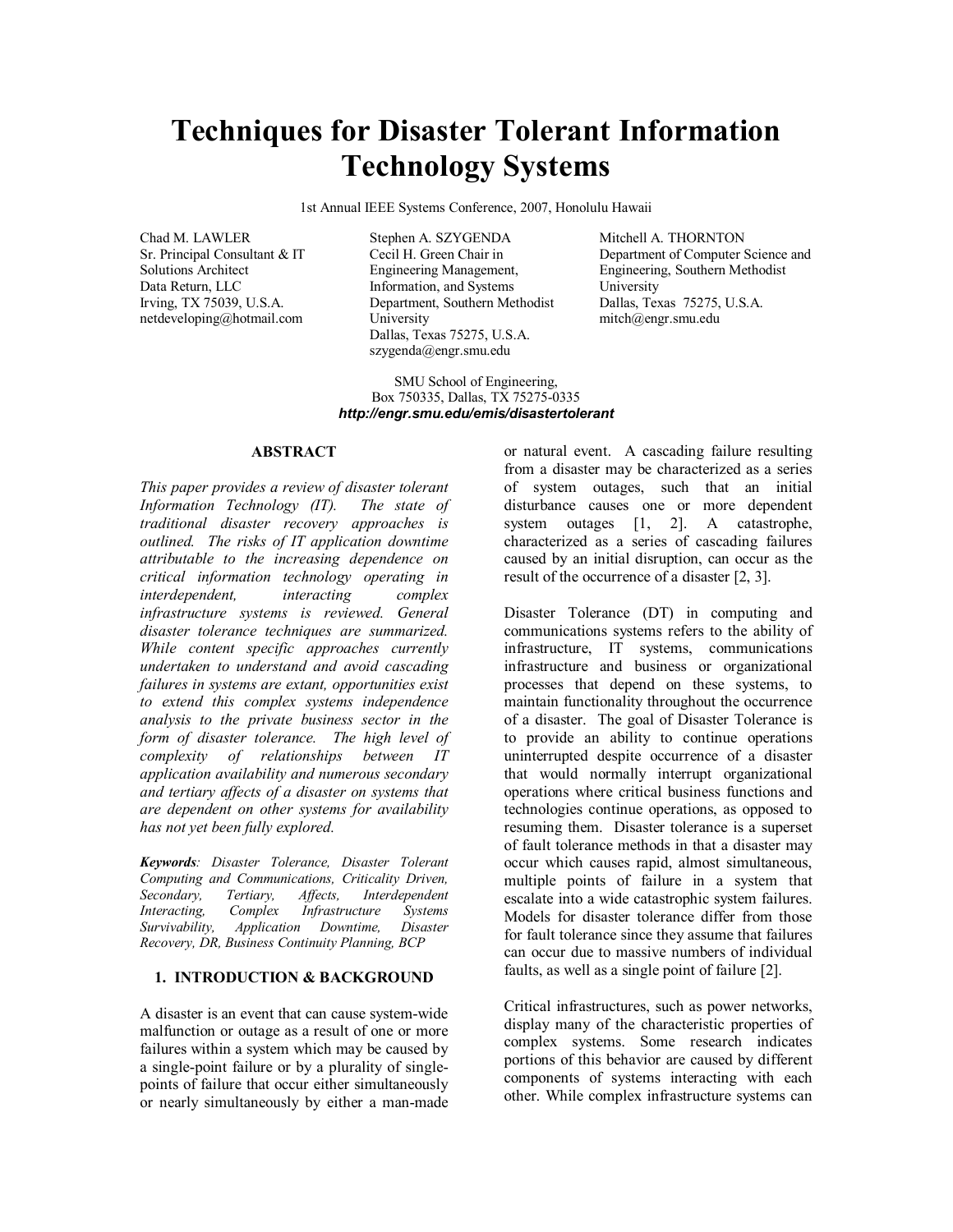exhibit these characteristics, more recent research indicates the individual infrastructure systems interact with each other in even more complex fashions, which can lead to increased or decreased risk of failure in the individual systems [4]. This relationship risk analysis between interdependent interacting infrastructure systems has direct applicability to a criticality approach to disaster tolerance [3, 6].

## **2. RECENT DISASTERS & THE STATE OF DISASTER RECOVERY**

Businesses and organizations that adopt redundancy-based approaches traditionally rely on Disaster Recovery (DR) techniques to protect critical systems. Disaster Recovery, a subset of Business Continuity Planning (BCP), is a closely related term used to describe methodologies to create and execute a plan for how an organization will resume partially or completely interrupted information technology, organizational, or business critical functions within a predetermined time after a disaster or disruption has occurred. Effective Disaster Recovery and Business Continuity Planning should identify the impacts of the loss of a critical business facility, resource or process in the event of an unplanned outage with the specific intent of identifying required recovery timeframes and resources [16]. Disaster Recovery and Business Continuity Planning efforts specifically target reducing operational risk and therefore overlap with traditional risk management practices. DR and BCP commonly utilize IT services and applications along with fault tolerant systems and methodologies to help achieve recovery or continuity [10].

In traditional DR & BCP plans, attention is commonly given to contingencies for natural disasters such as hurricanes, tornados, floods, and earthquakes. However, a disaster may be any event that prevents a business from accessing necessary data and systems to conduct normal business operations. In the past, it may have been acceptable to assign a very low probability to the risk of major disaster occurrence. However, with the rising potential for terrorist activity, this assumption is no longer the case  $[10]$ .

The terrorist events of September 11, 2001 and the US Northeast power outage of August, 2003, combined with Hurricane Katrina of 2005, provide recent examples of devastating manmade disasters and massively destructive natural disasters in the US. Some firms affected by the September 11, 2001 attacks, who did have welldeveloped and thoroughly tested Business Continuity Plans in place were able to recover partial business operations within several days of the terrorist attack. However, many of these businesses have still not fully recovered six years after the event [11].

Cascading failures in electrical power networks cause massive power failures, blackouts, which lead to severe economic and social consequences. Cascading failures are typically initiated by a set of system outages that cause operating constraint violations. When violations persist in a network they can trigger additional outages which in turn may cause further violations [10]. Research shows that the probability of large power blackouts can have very high or even infinite expected consequences. Specifically related to power outages, the probability of a cascading failure increases as transmission system loading increases while the probability goes through a sharp phase transition [3, 5]. It is also appears that cascading power failures propagate by relays acting in response to operation constraint violations, which often persist for relatively significant amounts of time before triggering a relay response. While the 1996 western US blackout progressed fairly quickly, 3 the system endured overloads on the western transmission corridor for 22 seconds after the initial disturbance, before a rapid sequence of relay actions commenced [4]. In a disaster scenario, such as the destruction of a major private commercial building, cascading failures occur in rapid, multiple successions, propagating to vast amounts of business systems, which in turn cause even further cascading system failures.

Despite September  $11<sup>th</sup>$  and the Northeast power outage of August, 2003, surprisingly few areas of the commercial business sector have demonstrated a similar significant change in disaster preparedness, recovery or business continuity planning [11]. Survey data suggests that top business executives are not focused on Disaster Recovery or Business Continuity Planning. According to survey data from Harris Interactive and SunGard Availability, the majority of US business executives believe their companies are in fact less prepared to deal with a disaster than in years prior to 2005 [11].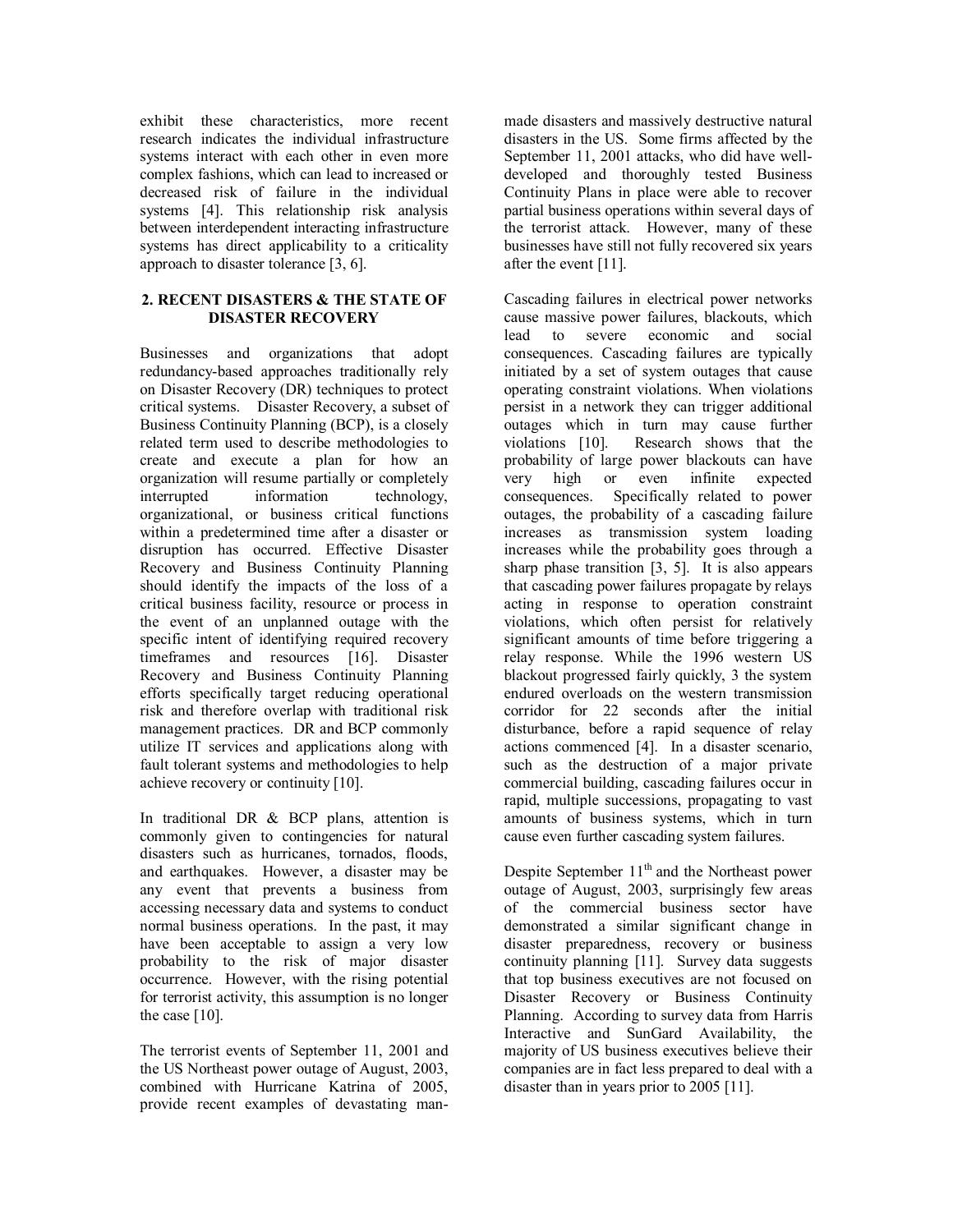Data from studies on September 11 indicates that 9-11 has in fact had relatively little effect on the spending patterns of US mid-sized business on proactive preparedness activities such as protection and security. The Conference Board released a 2005 report on corporate security practices, sponsored by the US Department of Homeland Security, based on a survey of chief executives and other top officers in a wide range of mid-sized US companies (with annual revenues of between \$20 million and \$1 billion). Data from this report indicates that despite mounting evidence to the contrary, the majority of US mid-market companies believe their business's current spending on security is adequate as a sound business investment that will proactively reduce the risk and impact of a disaster. Many of these companies view these business costs as an expense that should be minimized. [12]

#### **3. DISASTER RECOVERY RELIABILITY & CHALLENGES**

The small percentage of organizations that have the resources available, foresight and capability to consider the risks and costs of mitigating against IT application and business process outages commonly invest in Disaster Recovery and Business Continuity plans. DR solutions traditionally implement alternate 'hot', 'warm' or 'cold' failover sites with varying degrees of IT infrastructure readiness and availability. Unfortunately, such efforts are often made after an IT solution has been designed and implemented, not before, where it could have the most beneficial effect on architecture and appropriate implementation and maintenance [10].

In standard computer cluster configurations, high availability is often achieved through the use of redundant hardware to eliminate single points of failure. This approach can protect the cluster against hardware faults, such as individual node failures. In the case of disasters, this includes protecting against a single massive failure that causes many components to fail, such as the failure of an entire data center which physically contains groups of server nodes and disk storage subsystems in close geographic proximity. However, the approach of systems and infrastructure replication with geographic disparity has six significant general consequences:

1. All elements of a system must be replicated in order for system functionality, including data, servers, storage, applications, Wide Area Network communications, and in particular, human IT resources, which are difficult to replicate.

2. Data replication and synchronization between redundant systems becomes problematic over geographically disparate networks.

3. The complexity of a system increases as the level of redundancy increases, making the components of redundant systems more difficult to manage and complex to maintain.

4. The costs of larger redundant systems are commonly high and discourage capital investment and implementation.

5. Replicated or redundant IT systems commonly implement Disaster Recovery practices to fail over or recover system functionality at a replicated site. With limited success rates.

6. Some systems are so large that it is impractical to replicate them (for example, the United States electric power grid).

Disaster recovery and business continuity technologies and plans are often conceived after an application has been designed and implemented, adding into the existing infrastructure disaster recovery functionality features that were not designed into the application itself. Applications and technologies implemented are then intended to function in a manner in which they were not designed. In cases where replication technology is implemented, replication and failover process failure is common. System complexities and people-related processes often render the failover and fail back scenarios dysfunctional and inadequate [13]. Statistics show replication and failover failure has five primary causes. Secondary failover environments are often not ready for the failover process itself to occur. Manual human error occurs within the failover process. The failover process is dependent on critical knowledge experts who are unavailable during crises. Failover processes are unable to scale in disaster situations where rapid, almost simultaneous, multiple points of failure escalate into system wide catastrophic failures. Finally, and perhaps most common, assumptions made regarding failover are incorrect and result in a lack of successful failover [13].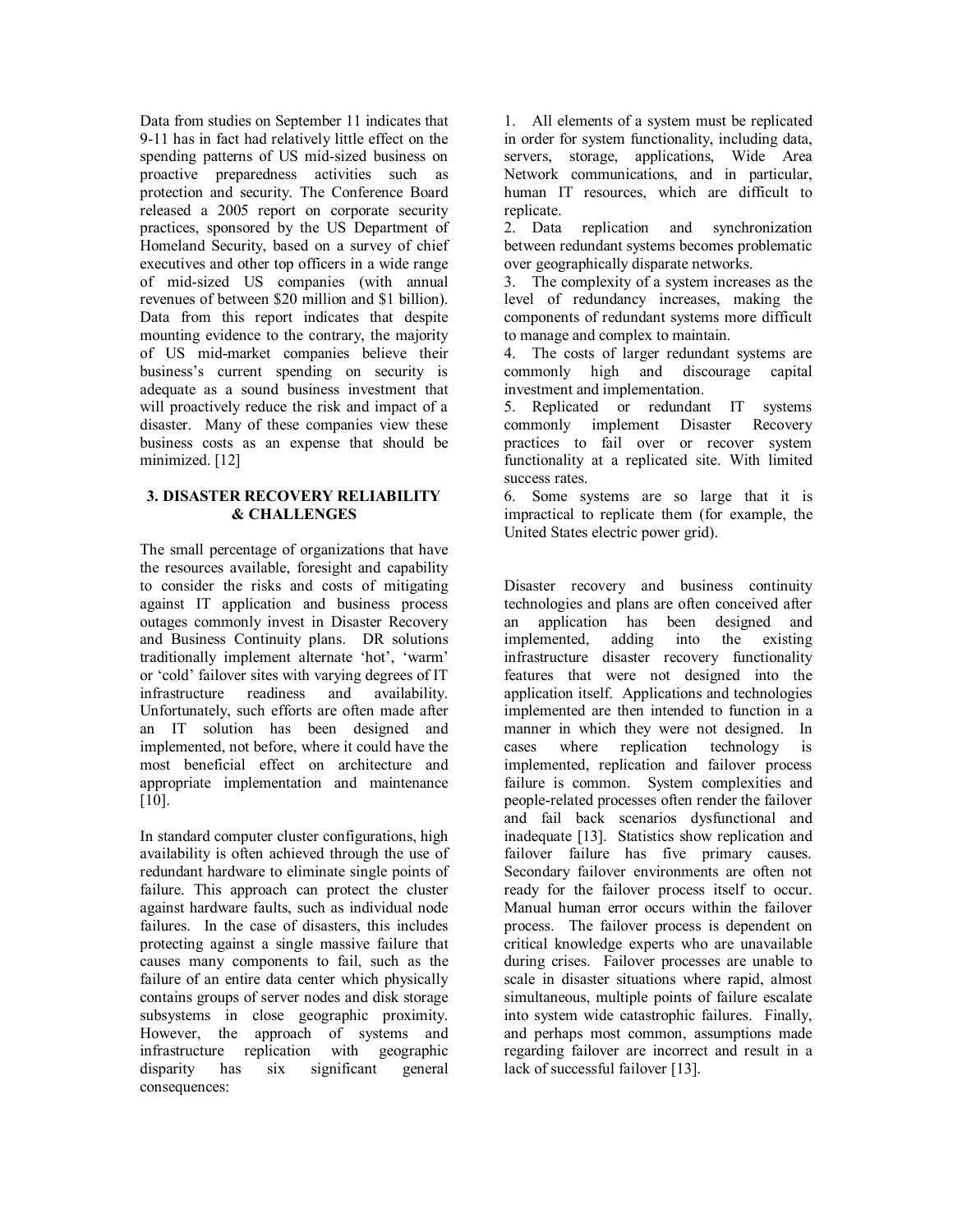Such efforts are often unsuccessful in reaching the goal of providing business process or IT application continuance in the event of a disaster. Instead, these efforts attempt to force an application or technology solution to function in a manner in which it was not designed and do not have functionally adequate processes, technology or support resources to enable successful Disaster Recovery failover [13]. As a result, a large portion of capital and resource investment in Disaster Recovery is literally wasted in the failed recovery processes itself, reducing the value of this investment, as it does not produce the desired result: IT infrastructure, applications and business process functionalities that are disaster tolerant [10].

As a result, traditional Disaster Recovery and Business Continuity Planning and practices are often not sufficient to protect businesses and organizations from IT systems and network outages, nor do they enable IT applications and business processes to adequately continue operations throughout the occurrence of a disaster. In actuality, these practices leave organizations and businesses vulnerable to organizational failure in the event of a disaster. Strategy, priority, management, investment, personnel and technology challenges surrounding DR and BCP render these practices ineffective [10].

# **4. DISASTER TOLERANT TECHNIQUES**

An approach for standard IT solutions development, implementation and support should inherently include an appropriate level of disaster tolerance built into the architecture itself, from initial design through to implementation and management. Unfortunately, due to increased costs and a lack of comprehension of the true costs of IT application or business process downtime, this practice is often not followed. Data indicates that it is in fact common for executive management, when faced with capital investment decisions, to allocate funds to other areas within a business instead of investing in disaster recovery [11]. Despite recent increases in both man-made and natural disasters, the large majority of businesses and executive management continue not to consider Disaster Recovery or Business Continuity Planning a top priority [12]. Building redundancy and disaster tolerant designs into the initial architecture itself is not a new a concept. However, establishing a proven process that incorporates disaster tolerant technologies early in the IT solution design is different from the current concept of disaster recovery. This approach would alter the way the IT solution design process has historically been done but offers the potential for significant benefit in terms of disaster tolerance [10].

Clusters that are resistant to multiple points of failure or single massive failures require a different type of cluster architecture known as disaster tolerant architecture, which provides the ability to survive disasters via geographically distributed systems and load balancing between alternate cluster nodes. A disaster tolerant architecture involves designing server clusters to share the system load among several geographic cluster nodes in a distributed fashion where the loss of one or more nodes or geographic locations does not significantly impact system functionality [14, 17]. Disaster tolerant applications should be designed from their initial stages with replication, failover, multiple site, distributed architecture. A fundamental yet critical step in designing a viable disaster tolerant IT infrastructure and applications is to begin with the idea of disaster tolerance in mind [10].

The financial cost of implementing redundant applications or hot/warm failover sites often prevents management from implementing such technologies. Detailed information regarding SLA compliance cost of downtime, value of uptime, as well as stability and availability statistics could assist in providing greater executive visibility to management staff. This information, in turn, would allow management greater insight in making decisions regarding IT applications, infrastructure and business continuance planning. Consideration should be given to technology as well as to the business or organizational strategy and the human resources and processes that affect the availability of a system. Executive management equipped with accurate information regarding the financial ramifications of application downtime would be able to more readily engage in the cost benefit analysis of implementing an IT infrastructure that is disaster tolerant. With appropriate executive visibility, management would have supporting information to budget for the costs of implementing technology and applications that are able to survive traumatic disruptions [10].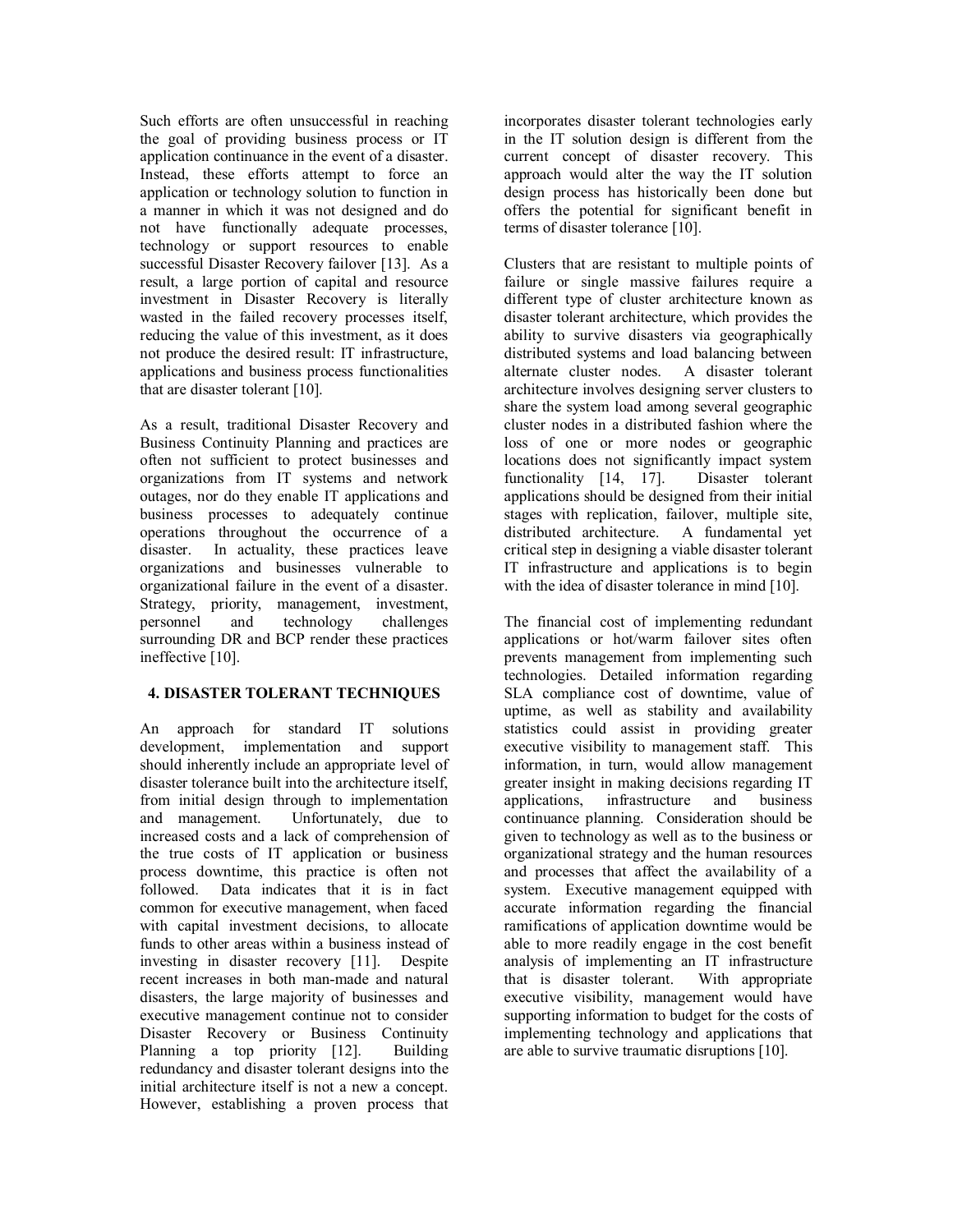## **5. INTERDEPENDECE & INTERACTING INFRASTRUCTURE SYSTEMS**

Business, governments and societies rely on the uninterrupted operation of many infrastructure systems such as electric power transmission and distribution systems, communication and computer network, information systems, commodity transportation infrastructure and arguably economic markets. Because none of these infrastructure systems operate in a vacuum, comprehension of how these complex systems interact is increasingly important and illustrates how tightly coupled complex critical infrastructure systems are [6]. There has been work in the modeling of some of the different infrastructure systems mentioned. However, because of the intrinsic complexities involved, modeling of the interaction between these systems has been limited until recently [6, 7, 8].

The traditional approach of understanding the components of a large complex system in order to comprehend the entire system can overlook important consequences of the coupling of these systems as well as critical vulnerabilities. Similarly, assuming a larger coupled system is a larger complex system because of the heterogeneity introduced by coupling is also not without fault. While the individual systems may have a relatively homogeneous structure, the coupling between the systems is often fundamentally different both in terms of spatial uniformity and coupling strength [6].

Normal regions in which the inter-system coupling is weaker or topologically different from intra-system coupling can lead to important new systems interdependence and behavior. In interdependent interacting systems, slight agitations or changes in one might have very little obvious effect on the other system, yet the effect of the coupling of the two systems can have a profound effect on the risk of large, rare disturbances. The occurrence of natural or man made disasters may also have significant implications for the dynamics and risks of such systems. Understanding the effect of this coupling on the system dynamics is critical to accurately developing risk models for different infrastructure systems individually or collectively [6]. This interdependent risk in interacting infrastructure systems also has direct applicability to disaster occurrence and tolerance.

#### **6. CONCLUSIONS**

Data indicates man-made disasters are increasingly becoming the primary threats to business continuity [18]. The terrorist events of September 11, 2001 and the US Northeast power outage of August, 2003, combined with Hurricane Katrina of 2005, emphasize the need to develop disaster tolerant computing and communication systems. The current state of Disaster Recovery and Business Continuity, in light of recent man-made terrorist events, may not be sufficient in their goal of providing business and IT systems recovery. Business, governments and societies rely on the uninterrupted operation of many interdependent interacting infrastructure systems which have direct applicability to disaster tolerance. Significant research into cascading failures and self-organizing criticalities in such systems is prevalent. However, In the event of a man-made or natural disaster, numerous, near instantaneous, cascading failures are introduced into a multitude of interdependent infrastructure systems. While content specific approaches currently undertaken to understand and avoid cascading failures in systems such as the power network are extant, opportunities exist to extend this complex systems interdependence analysis to the private business sector, business continuance and disaster tolerance. The high level of complexity of local and global relationships between IT application availability and the secondary and tertiary affects of a disaster on systems that are dependent on other systems for availability has not yet been fully explored.

## **7. REFERENCES**

[1] Talukdar, S. N., J. Apt, M. Ilic, L. B. Lave, and M. G. Morgan. "Cascading failures: Survival versus revention." The Electricity Journal. Nov. 2003.

[2] Szygenda, Stephen A., Thornton, Mitchell A., "Disaster Tolerant Computer and Communication Systems", Department of Engineering Management, Information and Systems & Department of Computer Science and Engineering, SMU, 2004

[3] Dobson, Ian, B. A. Carreras, D. E. Newman. "A criticality approach to monitoring cascading failure risk and failure propagation in transmission systems." Proc. of the Carnegie Mellon Transmission Conf., Pittsburgh, Dec. 2004. Online:

www.ece.cmu.edu/~tanddconf\_2004.